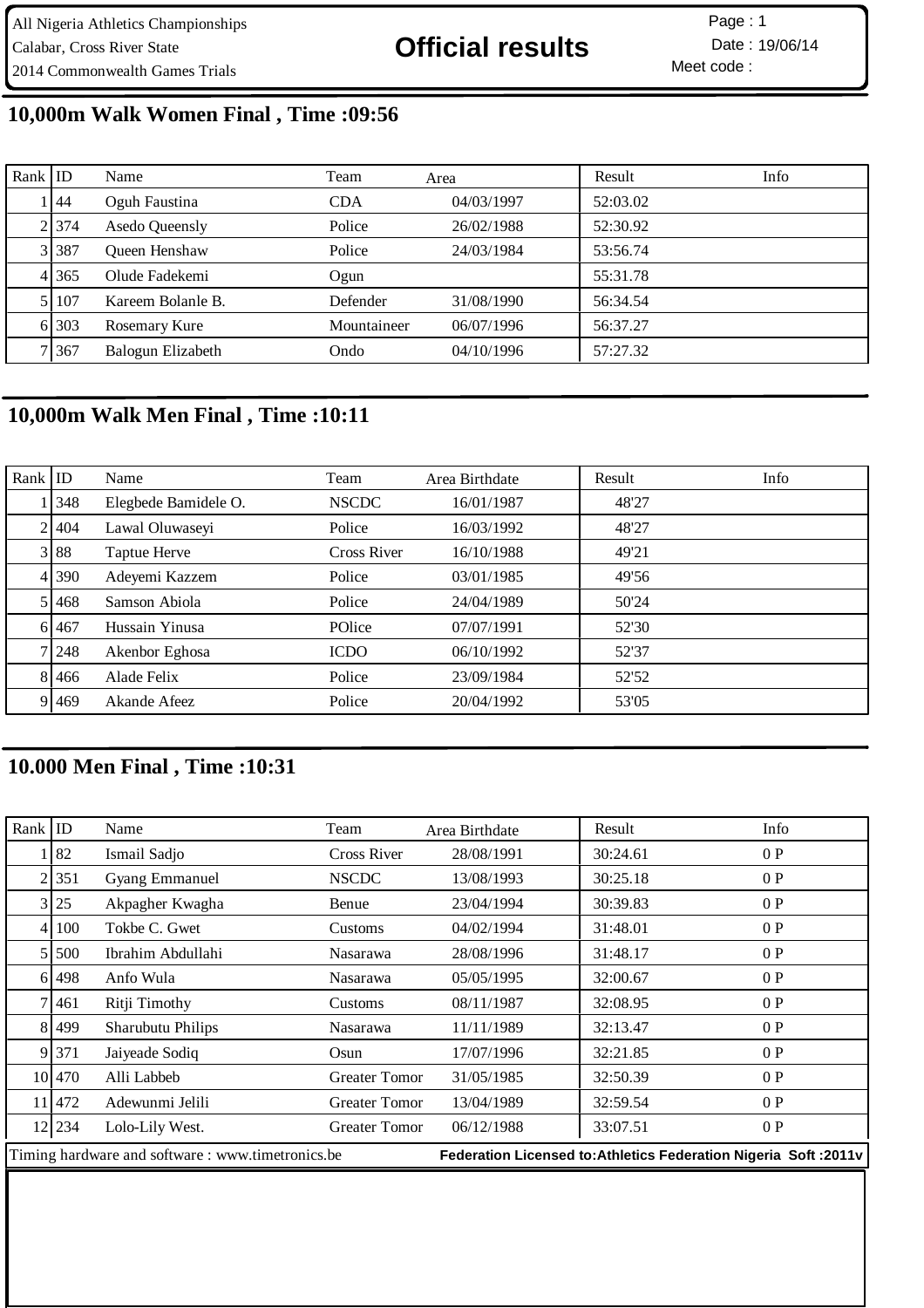| All Nigeria Athletics Championships<br>Calabar, Cross River State<br>2014 Commonwealth Games Trials | <b>Official results</b> |            |          | Page: $2$<br>Date: 19/06/14<br>Meet code: |
|-----------------------------------------------------------------------------------------------------|-------------------------|------------|----------|-------------------------------------------|
| 13 30 6<br>Elisha Friday                                                                            | Mountaineer             | 22/08/1992 | 33:17.32 | 0P                                        |

**Javelin Women Final , Time :11:32**

| Rank ID |         | Name             | Team               | Area Birthdate | Result | Info  |
|---------|---------|------------------|--------------------|----------------|--------|-------|
|         | 1495    | Okoro Patience   | Edo                |                | 44.63m | 756 P |
|         | 21448   | Enemuo Chioma    | Uniport            |                | 43.18m | 728 P |
|         | 3 11    | Kelechi Nwanaga  | Akwa Ibom          | 07/03/1996     | 42.10m | 708 P |
|         | 4 24    | Priscilla Zever  | Benue              | 12/05/1993     | 40.13m | 670 P |
|         | 5 6 6 8 | Victoria Kparika | <b>Cross River</b> | 08/10/1996     | 36.59m | 602P  |
|         | 6163    | Maria Thomson    | Cross River        |                | 34.52m | 562 P |
|         | 7160    | Grace Clement    | Cross River        |                | 34.16m | 556 P |

## **100m H Women Heptathlon , Time :10:51**

### **Heat : 1 Wind = 1.1**

| Rank ID |             | Name           | Team  | Area Birthdate | Result | Info  |
|---------|-------------|----------------|-------|----------------|--------|-------|
|         | <b>1200</b> | Okoro Patience | Edo   | 10/07/1984     | 14.46  | 914 P |
|         | 2.212       | Nwodo Rosemary | Enugu | 08/01/1983     | 18.73  | 416 P |
|         | 3 1         | Ngozi Nwichi   | Abia  | 22/05/1997     | 18.81  | 408 P |
|         | 4 202       | Peace Ikerebe  | Edo   | 02/10/1990     | 21.40  | 196 P |

## **100m Women Qualifying , Time :10:44 National Record: 10.79 - Blessing Okagbare**

**Heat : 1 Wind = 0.7**

| Rank $ $ ID |       | Name                      | Team        | Area Birthdate | Result     | Info |
|-------------|-------|---------------------------|-------------|----------------|------------|------|
|             | 156   | <b>Edet Mariam Bassey</b> | Cross River | 18/05/1991     | 11.66      |      |
|             | 2134  | Oluwatobeloba Amusan      | Buka Tiger  | 23/04/1997     | 11.93      |      |
|             | 3 269 | <b>Bolufewi Margret</b>   | Kwara       | 14/08/1996     | 12.22      |      |
|             | 4155  | <b>Blessing Ayeku</b>     | Cross River | 28/04/1998     | 12.90      |      |
|             | 295   | Amaka Ogoegbunam          | <b>MCK</b>  | 03/03/1990     | <b>DNS</b> |      |
|             | 140   | Brume Ese                 | Delta       | 20/01/1996     | <b>DNS</b> |      |
|             | 90    | Ebuka Obidinigwe          | Customs     | 16/07/1994     | <b>DNS</b> |      |

#### **Heat : 2 Wind = 0.7**

| Rank $ $ ID |       | Name                                              | Team        | Area Birthdate | Result                                                            | Info |
|-------------|-------|---------------------------------------------------|-------------|----------------|-------------------------------------------------------------------|------|
|             | 1206  | Bukunmi Oloye                                     | Ekiti       | 10/01/1998     | 11.89                                                             |      |
|             | 2.267 | Abolaji Omotayo                                   | Kwara       | 06/12/1998     | 11.94                                                             |      |
|             | 3 460 | Alphonsus Aniekeme                                | Akwa Ibom   | 25/12/1999     | 12.04                                                             |      |
|             | 4 64  | Mercy Ntia-Obong                                  | Cross River | 04/10/1997     | 12.06                                                             |      |
|             |       | Timing hardware and software : www.timetronics.be |             |                | Federation Licensed to: Athletics Federation Nigeria Soft : 2011v |      |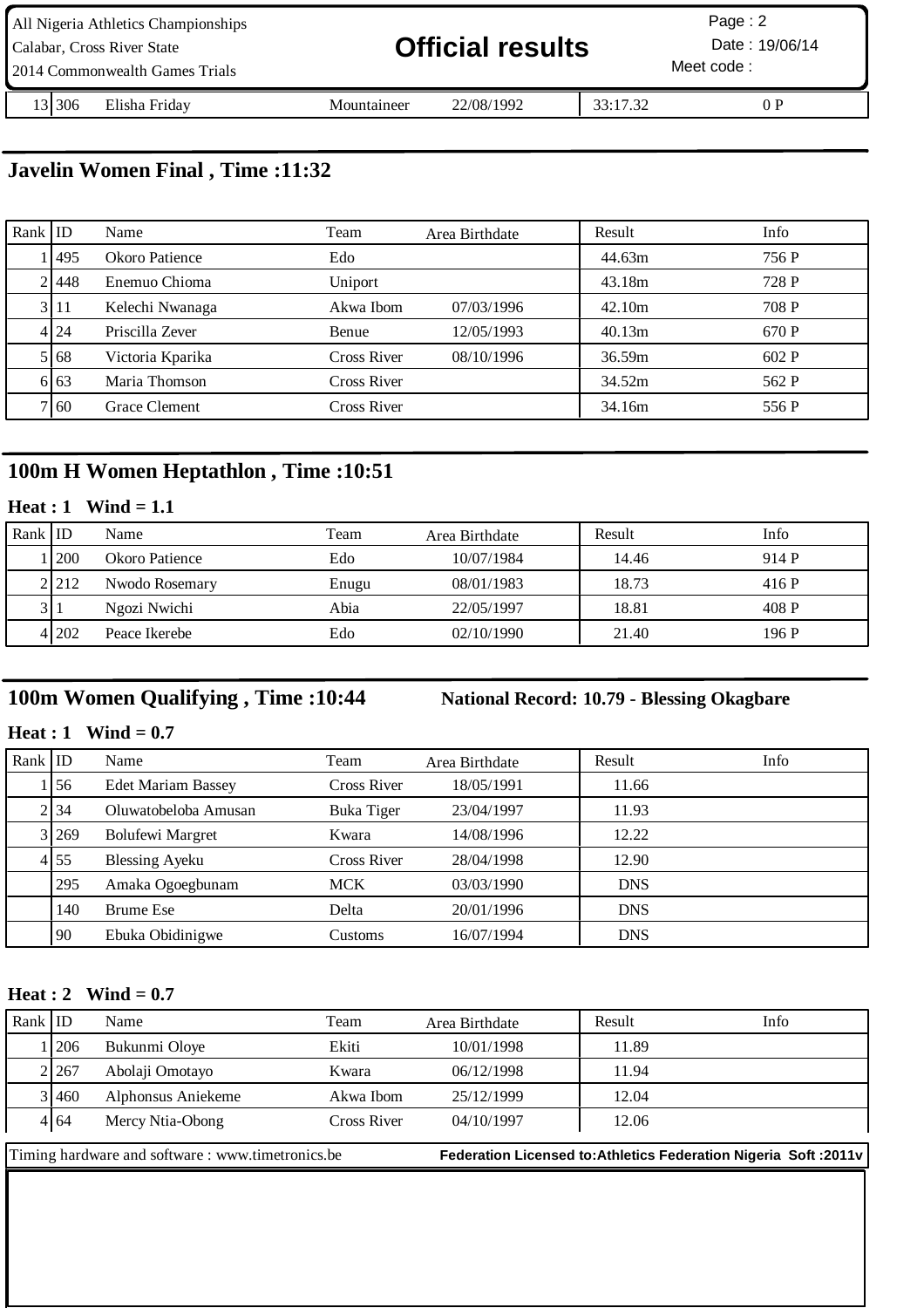| All Nigeria Athletics Championships<br>Calabar, Cross River State<br>2014 Commonwealth Games Trials |         |                     | <b>Official results</b> | Page: $3$<br>Date: 19/06/14<br>Meet code: |            |  |
|-----------------------------------------------------------------------------------------------------|---------|---------------------|-------------------------|-------------------------------------------|------------|--|
|                                                                                                     | 5 384   | Nkeiruka Onuejizu   | Police                  | 14/01/1990                                | 12.26      |  |
|                                                                                                     | 6 6 6 7 | Veronica Ayeku      | Cross River             | 28/04/1998                                | 12.74      |  |
|                                                                                                     | 373     | Ademuwagun Adewunmi | Police                  | 20/12/1994                                | <b>DNS</b> |  |

## **High Jump Women Heptathlon , Time :13:29**

### **Flight : 1**

| Rank | l ID       | Name           | Team  | Area Birthdate | Result | Info  |
|------|------------|----------------|-------|----------------|--------|-------|
|      | <b>200</b> | Okoro Patience | Edo   | 10/07/1984     | .70m   | 855 P |
|      |            | Ngozi Nwichi   | Abia  | 22/05/1997     | l.55m  | 678 P |
|      | 202        | Peace Ikerebe  | Edo   | 02/10/1990     | NR     | 0P    |
|      | 212        | Nwodo Rosemary | Enugu | 08/01/1983     | NR     | 0P    |

# **Discus Women Final , Time :11:45**

| Rank $ $ ID |             | Name                | Team         | Area Birthdate | Result | Info |
|-------------|-------------|---------------------|--------------|----------------|--------|------|
|             | <b>1425</b> | Chinwe Okoro        | Rivers       | 20/06/1989     | 55.74m |      |
|             | 2 221       | Nwanneka Okwelogu   | <b>FRB</b>   | 05/05/1995     | 53.31m |      |
|             | 31105       | Efobi Celestina C.  | Defender     | 20/03/1991     | 41.95m |      |
|             | 4 3 1 4     | Samuel Omolara      | Navy         | 27/11/1984     | 39.04m |      |
|             | 51497       | Ann Otutu           | Delta        | 25/10/1974     | 38.87m |      |
|             | 6 324       | Chime Nkechi        | <b>NSCDC</b> | 12/03/1993     | 38.41m |      |
|             | 7   160     | Ugeh Kasie veronica | Delta        | 17/10/1996     | 38.30m |      |
|             | 8 159       | Rita Modili         | Delta        | 14/01/1985     | 35.23m |      |
|             | 9168        | Victoria Kparika    | Cross River  | 08/10/1996     | 29.45m |      |
|             | 10 137      | Aniokoh Precious    | Delta        | 06/08/1998     | 27.10m |      |

## **Shot Put Women Heptathlon , Time :16:49**

## **Flight : 1**

| Rank $ ID$ |             | Name           | Team  | Area Birthdate | Result | Info  |
|------------|-------------|----------------|-------|----------------|--------|-------|
|            | <b>1200</b> | Okoro Patience | Edo   | 10/07/1984     | 12.60m | 701 P |
|            | 2.212       | Nwodo Rosemary | Enugu | 08/01/1983     | 9.58m  | 502 P |
| 31         |             | Ngozi Nwichi   | Abia  | 22/05/1997     | 9.08m  | 469 P |
|            | 41202       | Peace Ikerebe  | Edo   | 02/10/1990     | '.69m  | 379 P |

## **100m H Women Heats , Time :14:35**

#### **Heat : 1 Wind = 0.5**

| Rank $ $ ID | Name                                              | Team | Area Birthdate | Result | Info                                                              |
|-------------|---------------------------------------------------|------|----------------|--------|-------------------------------------------------------------------|
|             | Timing hardware and software : www.timetronics.be |      |                |        | Federation Licensed to: Athletics Federation Nigeria Soft : 2011v |
|             |                                                   |      |                |        |                                                                   |
|             |                                                   |      |                |        |                                                                   |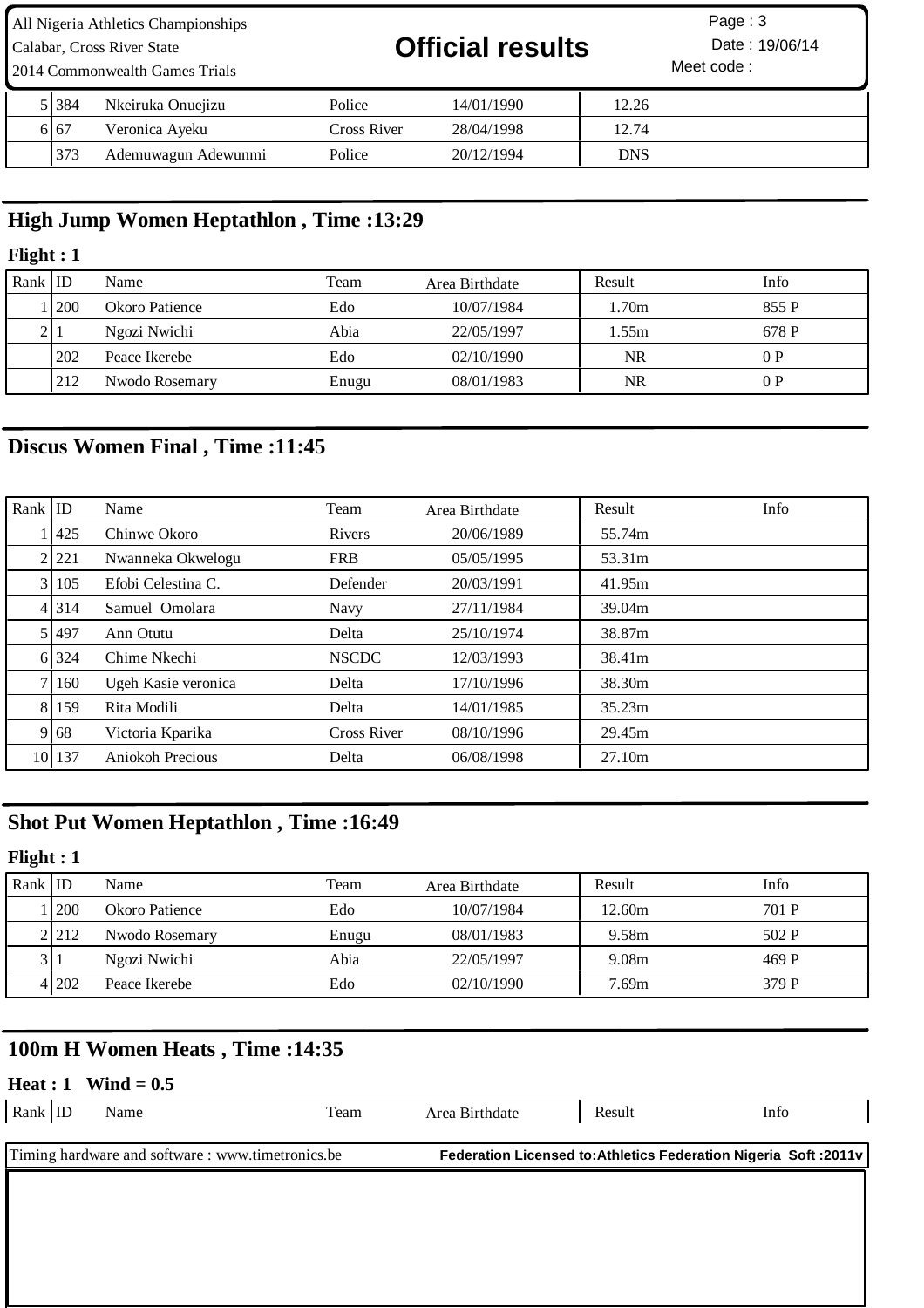| All Nigeria Athletics Championships |           | Page : 4 |
|-------------------------------------|-----------|----------|
|                                     | _ _ _ _ _ |          |

2014 Commonwealth Games Trials

# Calabar, Cross River State **19/06/14 Official results** Date : 19/06/14

Meet code : Page: 4

| . 1295    | Amaka Ogoegbunam           | <b>MCK</b>      | 03/03/1990 | 13.52      |  |
|-----------|----------------------------|-----------------|------------|------------|--|
| 2.329     | Efe Favour                 | <b>NSCDC</b>    | 14/07/1994 | 13.96      |  |
| 3 103     | Digha Joy                  | Defender        | 01/06/1986 | 13.99      |  |
| 4 1 1 0 4 | Eferebor Oghenetejiri      | <b>Defender</b> | 10/09/1990 | 14.99      |  |
| 212       | Nwodo Rosemary             | Enugu           | 08/01/1983 | <b>DNS</b> |  |
| 200       | Okoro Patience             | Edo             | 10/07/1984 | <b>DNS</b> |  |
| 42        | Asamu Esther Oluwatobiloba | <b>CDA</b>      | 14/11/1996 | <b>DNS</b> |  |

#### **Heat : 2 Wind = 0.0**

| Rank ID |           | Name                 | Team       | Area Birthdate | Result     | Info |
|---------|-----------|----------------------|------------|----------------|------------|------|
|         | 155       | Nichole Denby        | Delta      | 10/10/1982     | 13.32      |      |
|         | 2161      | Ugonna Ndu           | Delta      | 27/06/1991     | 13.53      |      |
|         | 3 34      | Oluwatobeloba Amusan | Buka Tiger | 23/04/1997     | 13.89      |      |
|         | 4 1 1 0 1 | Ayemoba Grace        | Defender   | 26/12/1991     | 13.91      | q    |
|         | 5 281     | Oshinbanjo Temidayo  | Lagos      | 14/05/1996     | 14.16      | q    |
|         | 6 294     | Nwachukwu Bosede     | Mausi      | 13/08/1993     | 14.86      |      |
|         | 372       | Abimbola Lawal       | Police     | 17/10/1990     | <b>DNS</b> |      |

## **110m H Men Heats , Time :14:53**

#### **Heat : 1 Wind = 1.4**

| Rank $ $ ID |       | Name               | Team       | Area Birthdate | Result     | Info |
|-------------|-------|--------------------|------------|----------------|------------|------|
|             | 1 225 | Alex Al-Ameen      | Rivers     | 02/03/1989     | 13.56      |      |
|             | 21405 | Martins Ogieriakhi | Police     | 06/06/1993     | 13.67      |      |
|             | 3 49  | Benjamin Wisdom    | <b>CDA</b> | 25/01/1992     | 14.27      | q    |
|             | 4 453 | Chime Zedekiah     | Uniport    | 07/09/1975     | 15.02      |      |
|             | 204   | Erese Nosayaba     | Edo        | 29/06/1985     | <b>DNS</b> |      |
|             | 409   | Oguntade Lukmon    | Police     | 24/07/1987     | <b>DNS</b> |      |
|             | 52    | Roland Bolaji M.   | CDA        | 22/01/1990     | <b>DNS</b> |      |

#### **Heat : 2 Wind = 0.8**

| Rank $ $ ID |       | Name                     | Team               | Area Birthdate | Result     | Info |
|-------------|-------|--------------------------|--------------------|----------------|------------|------|
|             | 1226  | <b>Antwon Hicks</b>      | <b>FRB</b>         | 05/12/1983     | 13.81      | Q    |
|             | 21361 | Okon Samuel Etim         | <b>NSCDC</b>       | 06/05/1983     | 13.94      | Q    |
|             | 3 192 | Abejoye Oyeniyi          | Eagle sight        | 16/01/1994     | 14.30      | q    |
|             | 41496 | Abdullahi Bashiru        | <b>MCK</b>         | 26/10/1997     | 14.44      |      |
|             | 437   | Yusuf Omotola Najeemdeen | Ultimate           | 02/05/1996     | <b>DNS</b> |      |
|             | 72    | Collins Friday           | <b>Cross River</b> | 08/05/1990     | <b>DNS</b> |      |
|             | 418   | Rafiu Yussuf             | Police             | 14/07/1985     | <b>DNS</b> |      |
|             | 444   | Osadolor Samuel          | Uniben             | 27/02/1995     | <b>DNS</b> |      |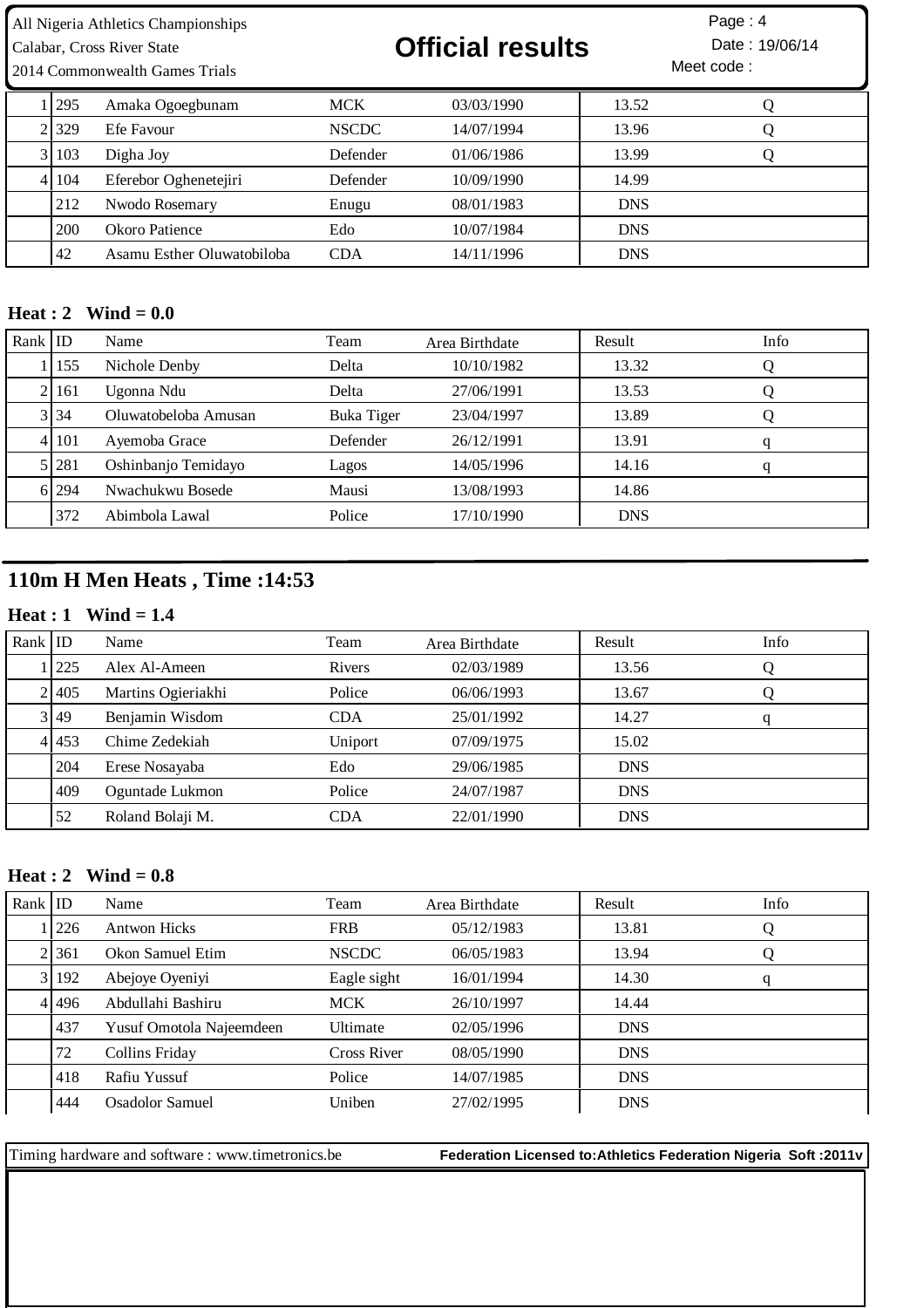Meet code : Page: 5

#### **Heat : 3 Wind = 2.1**

| Rank $ $ ID |       | Name                  | Team        | Area Birthdate | Result     | Info |
|-------------|-------|-----------------------|-------------|----------------|------------|------|
|             | 184   | Tyron Akins           | Delta       | 06/01/1986     | 13.77      |      |
|             | 2 132 | Pessu Godfrey Timi    | Defender    | 10/07/1988     | 14.63      |      |
|             | 3 296 | Atuma Ifeanyi         | <b>MCK</b>  | 01/10/1996     | 15.21      |      |
|             | 4 8 3 | Kufre Samuel          | Cross River | 19/07/1997     | 16.73      |      |
|             | l 249 | <b>Himmah Charles</b> | <b>ICDO</b> | 14/04/1984     | <b>DNS</b> |      |
|             | 1419  | Tosin Ogedegbe        | Police      | 10/07/1989     | <b>DNS</b> |      |

### **400m Women Heats , Time :15:21**

#### **Heat : 1**

| Rank $ $ ID |                  | Name                 | Team         | Area Birthdate | Result     | Info |
|-------------|------------------|----------------------|--------------|----------------|------------|------|
|             | 1339             | Omolara Omotoso      | <b>NSCDC</b> | 25/05/1993     | 52.13      |      |
|             | 21340            | Rita Osai            | <b>NSCDC</b> | 12/10/1995     | 53.29      | Ő    |
|             | 3 330            | Etim Margaret        | <b>NSCDC</b> | 28/11/1992     | 53.41      |      |
|             | $4\overline{62}$ | Loveth Odia          | Cross River  | 10/06/1993     | 53.84      | q    |
|             | 5 293            | Ajayi Yinka          | Mausi        | 08/08/1997     | 55.01      |      |
|             | 6 135            | Adiakerewha Blessing | Delta        | 07/03/1997     | 59.16      |      |
|             | 224              | Udeme Akpaete        | <b>FRB</b>   |                | <b>DNS</b> |      |

### **Heat : 2**

| Rank ID |           | Name                      | Team         | Area Birthdate | Result | Info |
|---------|-----------|---------------------------|--------------|----------------|--------|------|
|         | 158       | Regina George             | Delta        | 17/02/1991     | 51.30  |      |
|         | 2   142   | Chizoba Okodogbe          | Delta        | 11/03/1992     | 53.00  |      |
|         | 3 3 3 3 4 | <b>Funke Oladoye</b>      | <b>NSCDC</b> | 05/12/1993     | 53.19  |      |
|         | 4 57      | <b>Edidiong Offonime</b>  | Cross River  | 13/03/1997     | 53.55  |      |
|         | 5 150     | Idamadudu Praise Oghenefe | Delta        | 18/12/1998     | 53.98  |      |
|         | 6158      | <b>Endurance Essien</b>   | Cross River  | 19/07/1993     | 54.28  |      |

#### **Heat : 3**

| Rank $ $ ID |         | Name                    | Team         | Area Birthdate | Result     | Info |
|-------------|---------|-------------------------|--------------|----------------|------------|------|
|             | 1332    | Folashade Abugan        | <b>NSCDC</b> | 17/12/1990     | 51.54      |      |
|             | 2 59    | George P. Okon          | Cross River  | 25/11/1991     | 51.94      |      |
|             | 3 2 1 1 | Junaid Abimbola Afolake | Elele        | 08/12/1997     | 56.60      |      |
|             | 363     | Aminat Odeyemi          | Ogun         | 27/06/1997     | <b>DNS</b> |      |
|             | 295     | Amaka Ogoegbunam        | <b>MCK</b>   | 03/03/1990     | <b>DNS</b> |      |
|             | 136     | Akpofa Faith Daisy      | Delta        | 26/09/1993     | <b>DNS</b> |      |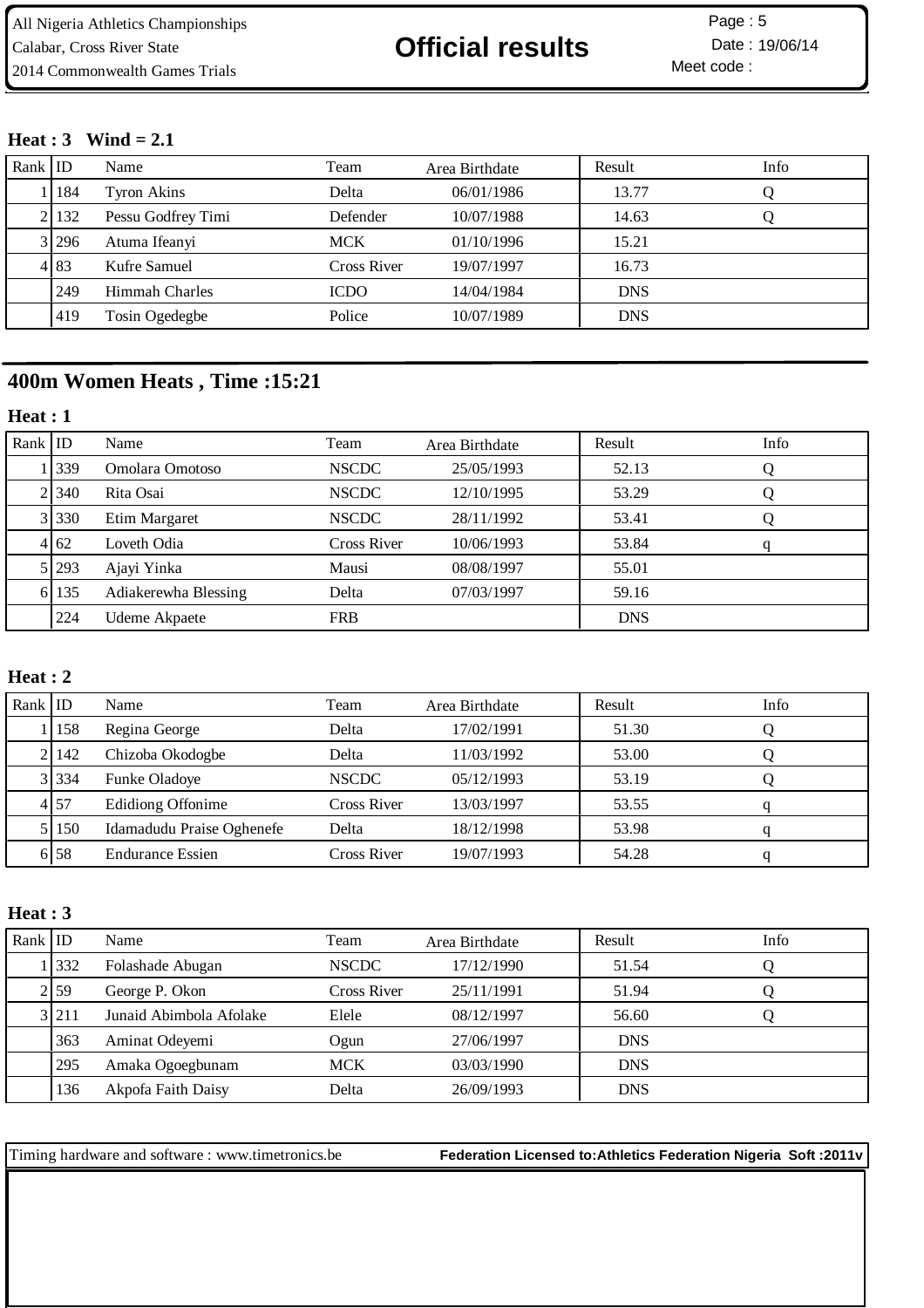All Nigeria Athletics Championships Calabar, Cross River State **19/06/14 Official results** Date : 19/06/14 2014 Commonwealth Games Trials

Meet code : Page: 6

#### **Heat : 4**

| Rank ID |             | Name                      | Team         | Area Birthdate | Result     | Info |
|---------|-------------|---------------------------|--------------|----------------|------------|------|
|         | . 1318      | Ada Benjamin              | <b>NSCDC</b> | 18/05/1994     | 52.35      |      |
|         | 2317        | Abugunloko Bukola         | <b>NSCDC</b> | 18/08/1994     | 52.70      |      |
|         | 3 3 3 3 8 0 | Josephine Ehigie          | Police       | 01/12/1985     | 54.49      |      |
|         | 4141        | Ali Eleojo                | <b>CDA</b>   | 16/06/1993     | 56.55      |      |
|         | 5 381       | Linda Friday              | Police       | 05/11/1991     | 56.71      |      |
|         | 150         | Idamadudu Praise Oghenefe | Delta        | 18/12/1998     | <b>DNS</b> |      |

## **400m Men Heats , Time :15:43**

#### **Heat : 1**

| Rank ID |         | Name                   | Team          | Area Birthdate | Result     | Info |
|---------|---------|------------------------|---------------|----------------|------------|------|
|         | 1195    | Isah Salihu            | Customs       | 22/02/1991     | 46.46      |      |
|         | 2.33    | Fassai Adekunle Rilwan | <b>Bintas</b> | 23/06/1996     | 46.91      |      |
|         | 3 350   | Godday James           | <b>NSCDC</b>  | 19/01/1984     | 47.08      |      |
|         | 4 2 7 1 | Adeyemi Sikiru Adewale | Kwara         | 02/07/1998     | 48.03      | q    |
|         | 5 8     | Atanda Akindele        | Ajagungbade   | 04/04/1997     | 48.49      |      |
|         | 6 283   | Adeniyi Adedamola      | Lagos         | 24/11/1994     | 48.51      |      |
|         | 1445    | Oshasha Simon          | Uniben        | 29/08/1995     | <b>DNS</b> |      |

#### **Heat : 2**

| Rank $ $ ID |       | Name                      | Team         | Area Birthdate | Result     | Info |
|-------------|-------|---------------------------|--------------|----------------|------------|------|
|             | 1356  | Noah Akwu                 | <b>NSCDC</b> | 23/09/1990     | 46.93      |      |
|             | 2 37  | Nathaniel Samson Oghenewe | Buka Tiger   | 29/08/1997     | 47.21      |      |
|             | 317   | Saul Weigopwa             | Adamawa      |                | 47.90      |      |
|             | 4 397 | Ekundayo Sehubo           | Police       | 29/10/1990     | 48.36      |      |
|             | 128   | Omosun Nosa               | Defender     | 03/01/1995     | <b>DNS</b> |      |
|             | 185   | Ugochukwu Ottah           | Delta        | 15/09/1994     | <b>DNS</b> |      |
|             | 290   | Funmilayo Badewa          | Lagos        | 09/06/1995     | <b>DNF</b> |      |

#### **Heat : 3**

| Rank $ $ ID |       | Name                 | Team         | Area Birthdate | Result | Info |
|-------------|-------|----------------------|--------------|----------------|--------|------|
|             | 1494  | Orukpe Erayokan      | Cuatoms      | 20/12/1993     | 46.66  |      |
|             | 2116  | Edu Nkami Ifeanyi    | ASFA         | 09/02/1989     | 47.20  |      |
|             | 3 359 | Ogunmakinju Adeleye  | <b>NSCDC</b> | 20/03/1992     | 47.22  |      |
|             | 4 360 | Ogunmola Tobi        | <b>NSCDC</b> | 20/06/1992     | 47.26  | q    |
|             | 51408 | Ogunkole Segun       | Police       | 11/04/1984     | 48.57  |      |
|             | 6.77  | Edidiong Elijah      | Cross River  | 22/02/1994     | 49.64  |      |
|             | 7 493 | <b>Balogun Tosin</b> | JIL          | 23/03/1995     | 50.61  |      |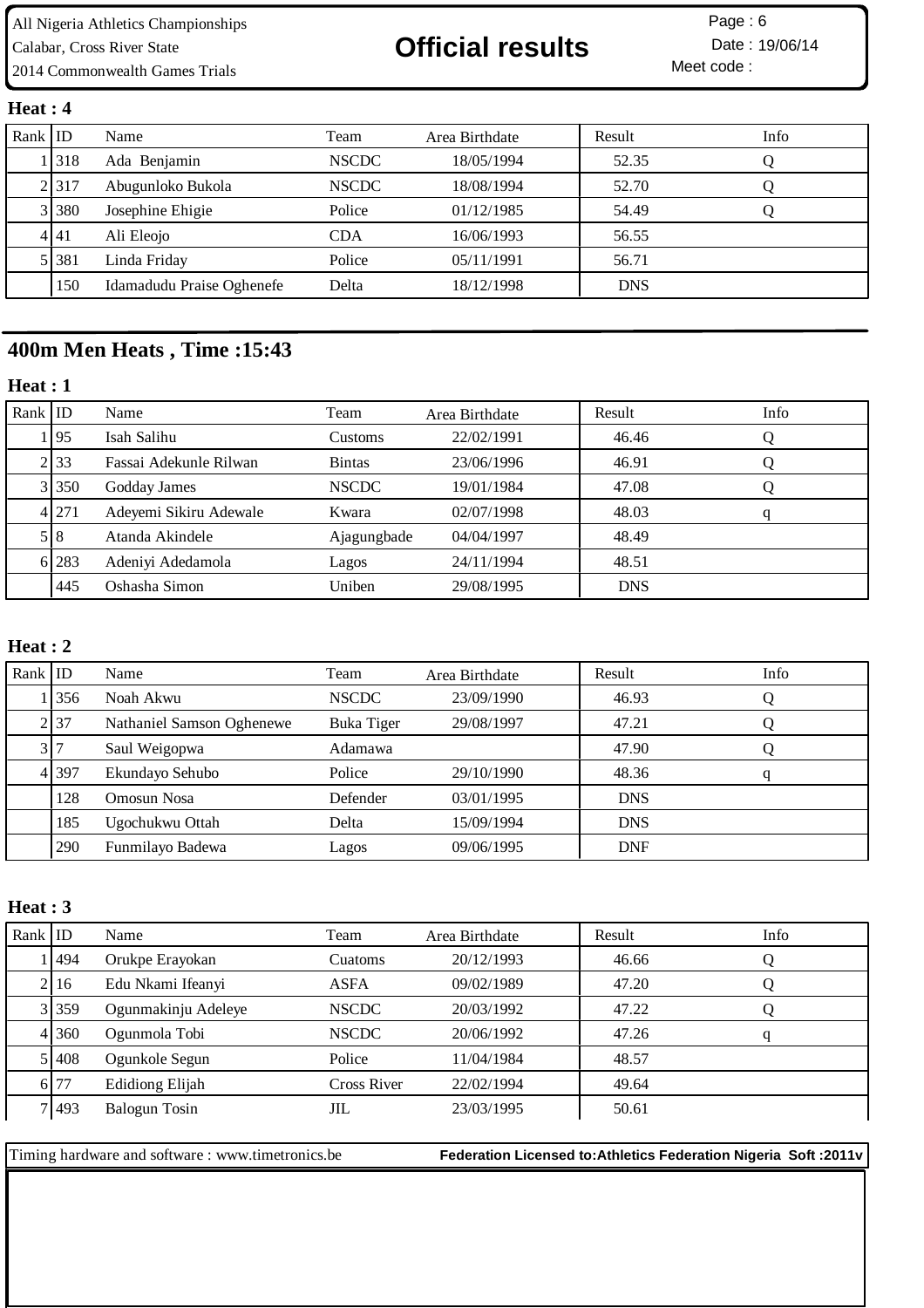| All Nigeria Athletics Championships |     |                 |                         |            |                | Page: 7 |
|-------------------------------------|-----|-----------------|-------------------------|------------|----------------|---------|
| Calabar, Cross River State          |     |                 | <b>Official results</b> |            | Date: 19/06/14 |         |
| 2014 Commonwealth Games Trials      |     |                 |                         |            | Meet code:     |         |
|                                     | 113 | Adeosun Adefemi | Defender                | 06/12/1986 | <b>DNS</b>     |         |

#### **Heat : 4**

| Rank $ $ ID |         | Name              | Team               | Area Birthdate | Result     | Info |
|-------------|---------|-------------------|--------------------|----------------|------------|------|
|             | 1   343 | Abiola Onakoya    | <b>NSCDC</b>       | 10/10/1990     | 46.87      | Q    |
|             | 21440   | Akerele Omeza     | Uniben             | 12/02/1996     | 47.39      | Q    |
|             | 3123    | Odofin Oluwole    | Defender           | 21/03/1992     | 47.87      | Q    |
|             | 41358   | Odeka Gerald      | <b>NSCDC</b>       | 21/03/1986     | 48.05      | q    |
|             | 5 353   | Ifiok Andrew Umoh | <b>NSCDC</b>       | 22/11/1992     | 48.53      |      |
|             | 93      | Henry Okorie      | Customs            | 04/11/1987     | <b>DNS</b> |      |
|             | 229     | Erete Udonsinach  | <b>FRB</b>         |                | <b>DNS</b> |      |
|             | 72      | Collins Friday    | <b>Cross River</b> | 08/05/1990     | <b>DNS</b> |      |

## **Discus Men Final , Time :16:31**

| Rank $ $ ID |           | Name                    | Team         | Area Birthdate | Result | Info |
|-------------|-----------|-------------------------|--------------|----------------|--------|------|
|             | 183       | Stephen Mozia           | Delta        | 18/08/1983     | 56.39m |      |
|             | 2 357     | Nwoye Augustine         | <b>NSCDC</b> | 21/11/1993     | 53.28m |      |
|             | 3 126     | Olatunji Olawale Samuel | Defender     | 21/09/1983     | 52.51m |      |
|             | 4 4 4 2 1 | Kenechukwu Ezeofor      | Prisons      | 09/07/1984     | 51.92m |      |
|             | 5 97      | Onejeme Clement         | Customs      | 03/05/1993     | 45.95m |      |
|             | 6 194     | Laju Lucky              | Eagle sight  | 27/07/1979     | 45.57m |      |
|             | 7   18    | Okafor Onyinye s.       | ASFA         | 12/06/1993     | 41.27m |      |

## **100m Women Semi Final , Time :16:46 National Record: 10.79 - Blessing Okagbare**

#### **Heat : 1 Wind = 1.1**

| Rank ID |           | Name                      | Team        | Area Birthdate | Result     | Info |
|---------|-----------|---------------------------|-------------|----------------|------------|------|
|         | 1156      | <b>Edet Mariam Bassey</b> | Cross River | 18/05/1991     | 11.63      |      |
|         | 2 45      | Omeh Oluchi               | <b>CDA</b>  | 19/09/1988     | 11.68      |      |
|         | 3 3 3 7 8 | Goodness Thomas           | Police      | 08/12/1993     | 11.75      | q    |
|         | 4 143     | Christy Udoh              | Delta       |                | 11.78      |      |
|         | 5 460     | Alphonsus Aniekeme        | Akwa Ibom   | 25/12/1999     | 12.12      |      |
|         | 146       | Endurance Abinuwa         | Delta       | 31/07/1987     | <b>DNS</b> |      |
|         | 384       | Nkeiruka Onuejizu         | Police      | 14/01/1990     | <b>DNS</b> |      |

#### **Heat : 2 Wind = 1.2**

| Rank | .<br>工工                         | Name         | $\sim$<br>ганн<br>. |              | 011<br>ാu.<br>. | Into |
|------|---------------------------------|--------------|---------------------|--------------|-----------------|------|
|      | $\overline{\phantom{a}}$<br>135 | kagbare<br>ັ | elta<br>$   -$      | 1988 1<br>ገባ | 11.10           |      |

| Timing hardware and software : www.timetronics.be | Federation Licensed to: Athletics Federation Nigeria Soft: 2011v |
|---------------------------------------------------|------------------------------------------------------------------|
|                                                   |                                                                  |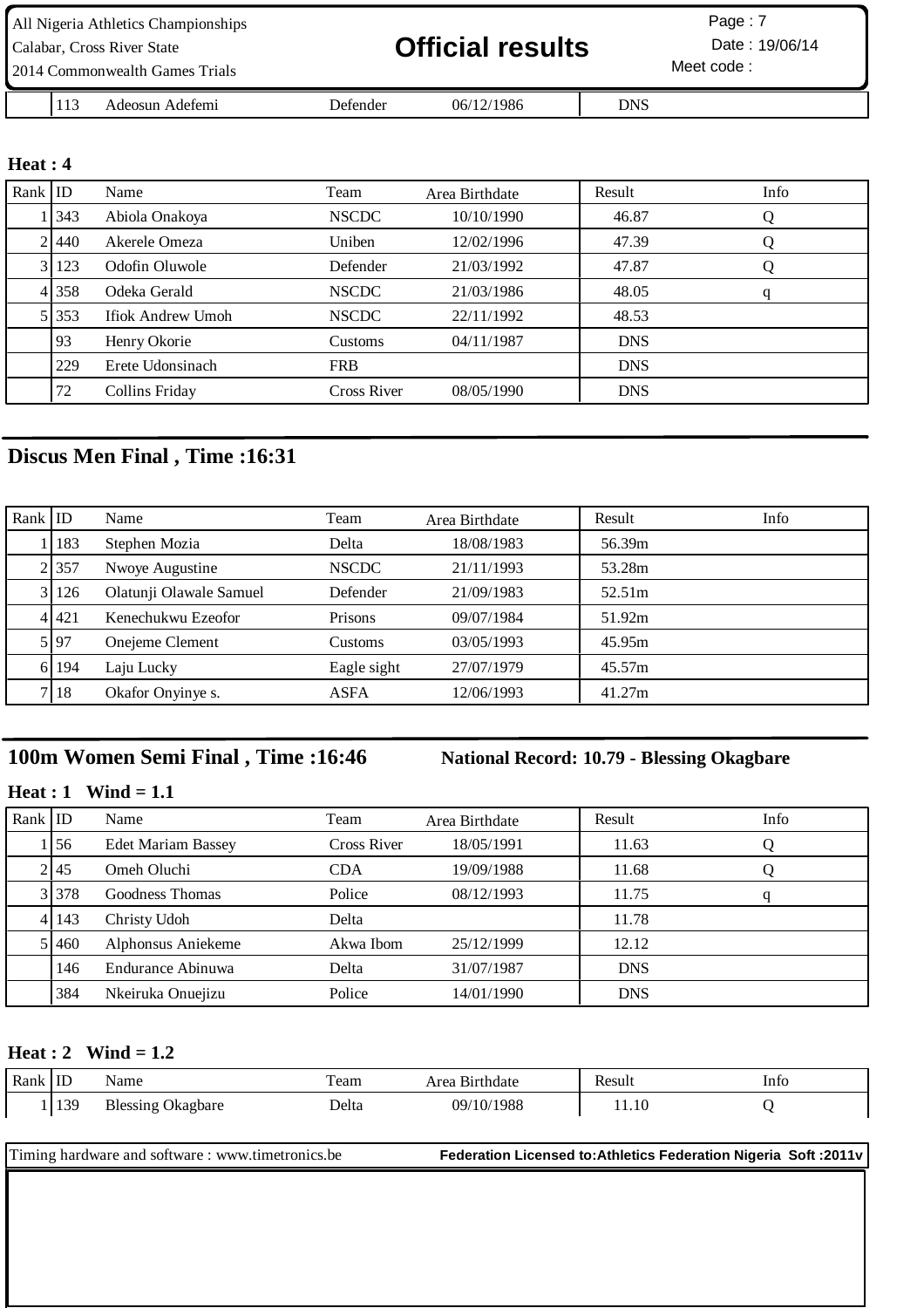| All Nigeria Athletics Championships | Page: 8 |
|-------------------------------------|---------|
|                                     |         |

## 2014 Commonwealth Games Trials

# Calabar, Cross River State **19/06/14 Official results** Date : 19/06/14



| 2189  | Deborah Odeyemi       | <b>Customs</b> | 21/02/1995 | 11.45      |   |
|-------|-----------------------|----------------|------------|------------|---|
| 31112 | Sule Justina          | Defender       | 30/07/1989 | 11.49      | q |
| 4 3 4 | Oluwatobeloba Amusan  | Buka Tiger     | 23/04/1997 | 11.79      |   |
| 5 220 | Marvelous Iheukwumere | <b>FRB</b>     | 22/05/1992 | 11.82      |   |
| 6164  | Mercy Ntia-Obong      | Cross River    | 04/10/1997 | 11.95      |   |
| 7 267 | Abolaji Omotayo       | Kwara          | 06/12/1998 | 11.97      |   |
| 321   | Agnes Osasuwa         | <b>NSCDC</b>   | 26/06/1989 | <b>DNF</b> |   |

#### **Heat : 3 Wind = 0.0**

| Rank $ $ ID |       | Name                    | Team         | Area Birthdate | Result     | Info |
|-------------|-------|-------------------------|--------------|----------------|------------|------|
|             | 148   | Gloria Asumnu           | Delta        | 22/05/1985     | 11.15      | Ő    |
|             | 145   | Dominique Duncan        | Delta        | 07/05/1990     | 11.53      | Ő    |
|             | 3 336 | Igbinosun Isoken W.     | <b>NSCDC</b> | 23/07/1993     | 11.78      |      |
|             | 4 278 | Ezealah Nkem            | Lagos        | 25/11/1994     | 11.80      |      |
|             | 5 269 | <b>Bolufewi Margret</b> | Kwara        | 14/08/1996     | 12.13      |      |
|             | 6 67  | Veronica Ayeku          | Cross River  | 28/04/1998     | 12.68      |      |
|             | 375   | Chiwendu Onwegbuchulam  | Police       | 14/10/1995     | <b>DNS</b> |      |
|             | 206   | Bukunmi Oloye           | Ekiti        | 10/01/1998     | <b>DIS</b> |      |

## **1500m Women Final , Time :17:02**

### **Heat : 1**

| Rank $ $ ID |        | Name                       | Team         | Area Birthdate | Result  | Info |
|-------------|--------|----------------------------|--------------|----------------|---------|------|
|             | 102    | David Joy Abiye            | Defender     | 20/04/1992     | 4:30.08 |      |
|             | 2.320  | Agber Shimenenge           | <b>NSCDC</b> | 22/12/1993     | 4:31.82 |      |
|             | 3 42   | Asamu Esther Oluwatobiloba | <b>CDA</b>   | 14/11/1996     | 4:31.89 |      |
|             | 4 3    | Nwokeoji Chinasom          | Abia         | 04/04/1997     | 4:34.76 |      |
|             | 5 386  | Odejobi Bunmi              | Police       | 02/07/1987     | 4:38.70 |      |
|             | 6 302  | Rose Danjuma               | Mountaineer  | 01/01/1991     | 4:42.88 |      |
|             | 7 10   | Comfort .A. James          | Akwa Ibom    | 13/03/1998     | 4:49.38 |      |
|             | 8 276  | Aminat Alabi               | Lagos        | 10/06/1994     | 4:50.24 |      |
|             | 9 307  | Friday Yohanna             | Mountaineer  | 17/12/1995     | 4:58.57 |      |
|             | 10 110 | Sange Mamnyer              | Defender     | 09/12/1994     | 5:12.66 |      |
|             | 11 270 | <b>Timothy Victoria</b>    | Kwara        | 22/02/2000     | 5:37.56 |      |

## **1500m Men Final , Time :18:03 National Record: 3:42.85 - Ado Maude**

#### **Heat : 1**

| Rank $ $ ID |       | Name           | Team         | Area Birthdate | Result  | Info |
|-------------|-------|----------------|--------------|----------------|---------|------|
|             | 87    | Soudi Hamajan  | Cross River  | 22/02/1994     | 3:46.94 |      |
|             | 2 346 | Barnabas David | <b>NSCDC</b> | 14/02/1994     | 3:50.77 |      |
|             |       |                |              |                |         |      |